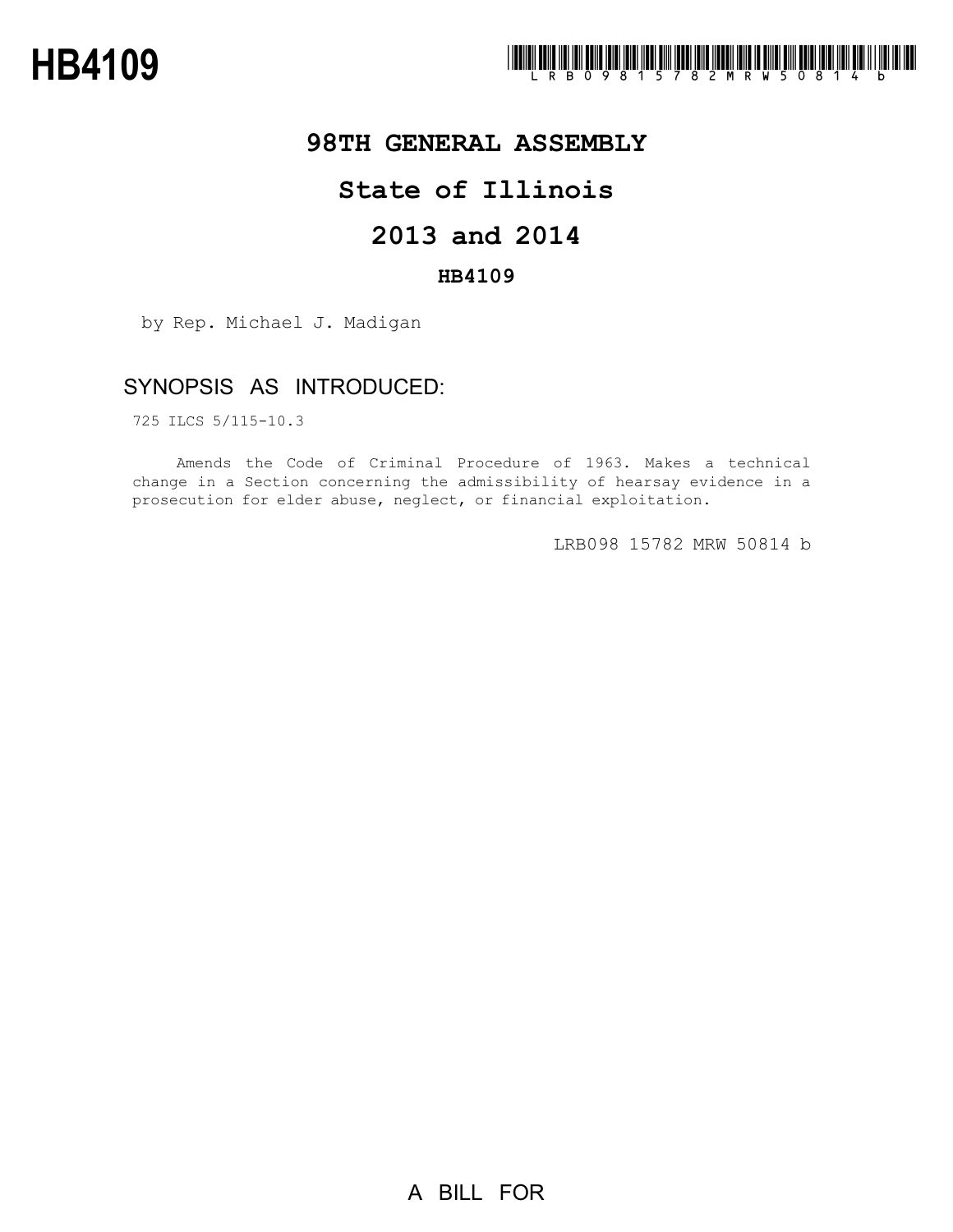AN ACT concerning criminal law.

#### **Be it enacted by the People of the State of Illinois, represented in the General Assembly:** 2 3

Section 5. The Code of Criminal Procedure of 1963 is amended by changing Section 115-10.3 as follows: 4 5

6

7

1

(725 ILCS 5/115-10.3)

Sec. 115-10.3. Hearsay exception regarding elder adults.

(a) In a prosecution for a physical act, abuse, neglect, or financial exploitation perpetrated upon or against an eligible adult, as defined in the the Adult Protective Services Act, who has been diagnosed by a physician to suffer from (i) any form of dementia, developmental disability, or other form of mental incapacity or (ii) any physical infirmity, including but not limited to prosecutions for violations of Sections 10-1, 10-2, 10-3, 10-3.1, 10-4, 11-1.20, 11-1.30, 11-1.40, 11-1.50, 11-1.60, 11-11, 12-1, 12-2, 12-3, 12-3.05, 12-3.2, 12-3.3, 12-4, 12-4.1, 12-4.2, 12-4.5, 12-4.6, 12-4.7, 12-5, 12-6, 12-7.3, 12-7.4, 12-11, 12-11.1, 12-13, 12-14, 12-15, 12-16, 12-21, 16-1, 16-1.3, 17-1, 17-3, 17-56, 18-1, 18-2, 18-3, 18-4, 18-5, 18-6, 19-6, 20-1.1, 24-1.2, and 33A-2, or subsection (b) of Section 12-4.4a of the Criminal Code of 2012, the following evidence shall be admitted as an exception to the hearsay rule: (1) testimony by an eligible adult, of an out of court 8 9 10 11 12 13 14 15 16 17 18 19 20 21 22 23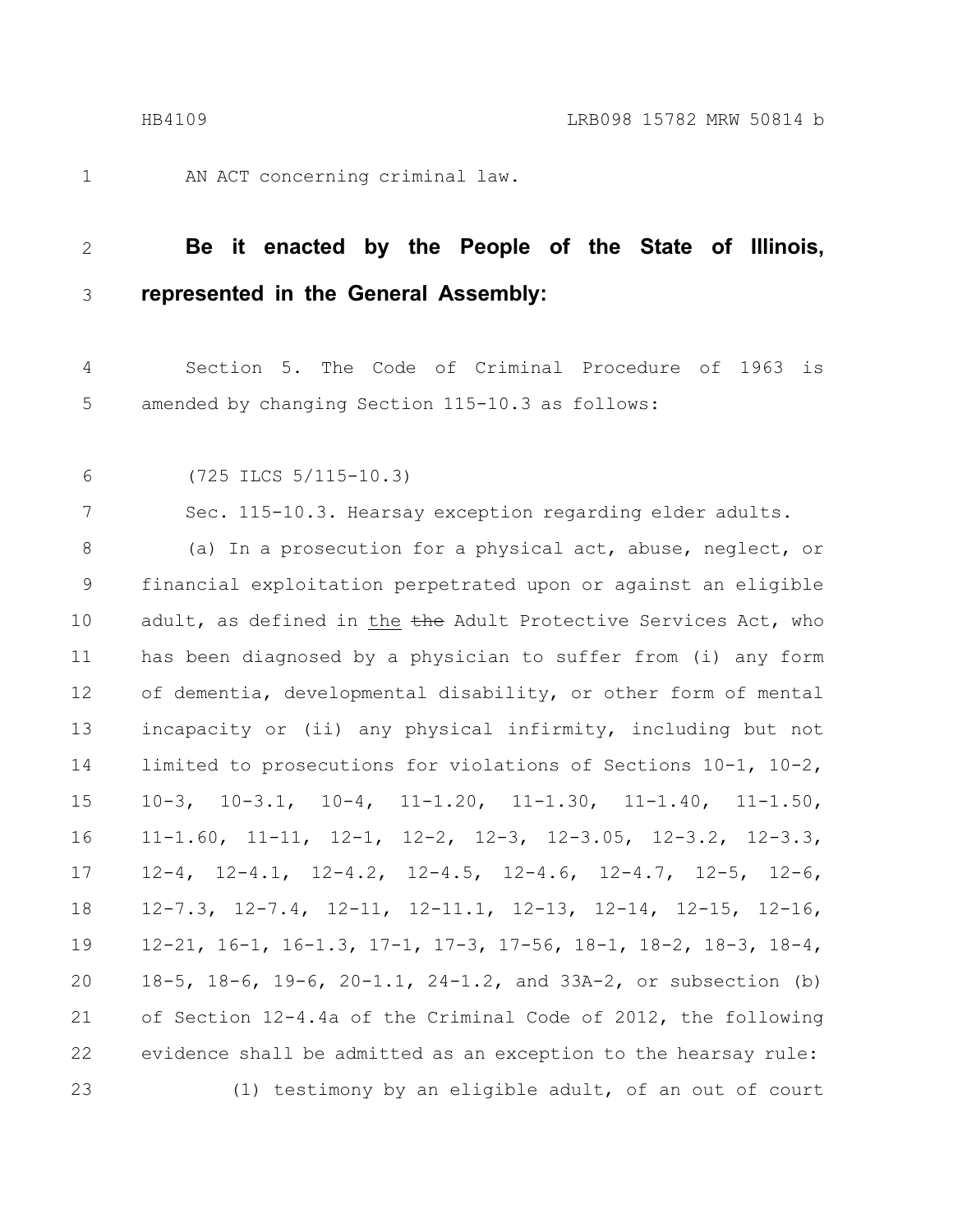1 2 statement made by the eligible adult, that he or she complained of such act to another; and

(2) testimony of an out of court statement made by the eligible adult, describing any complaint of such act or matter or detail pertaining to any act which is an element of an offense which is the subject of a prosecution for a physical act, abuse, neglect, or financial exploitation perpetrated upon or against the eligible adult. 3 4 5 6 7 8

(b) Such testimony shall only be admitted if:

(1) The court finds in a hearing conducted outside the presence of the jury that the time, content, and circumstances of the statement provide sufficient safequards of reliability; and 10 11 12 13

14

9

(2) The eligible adult either:

15

(A) testifies at the proceeding; or

(B) is unavailable as a witness and there is corroborative evidence of the act which is the subject of the statement. 16 17 18

(c) If a statement is admitted pursuant to this Section, the court shall instruct the jury that it is for the jury to determine the weight and credibility to be given the statement and that, in making the determination, it shall consider the condition of the eligible adult, the nature of the statement, the circumstances under which the statement was made, and any other relevant factor. 19 20 21 22 23 24 25

26

(d) The proponent of the statement shall give the adverse